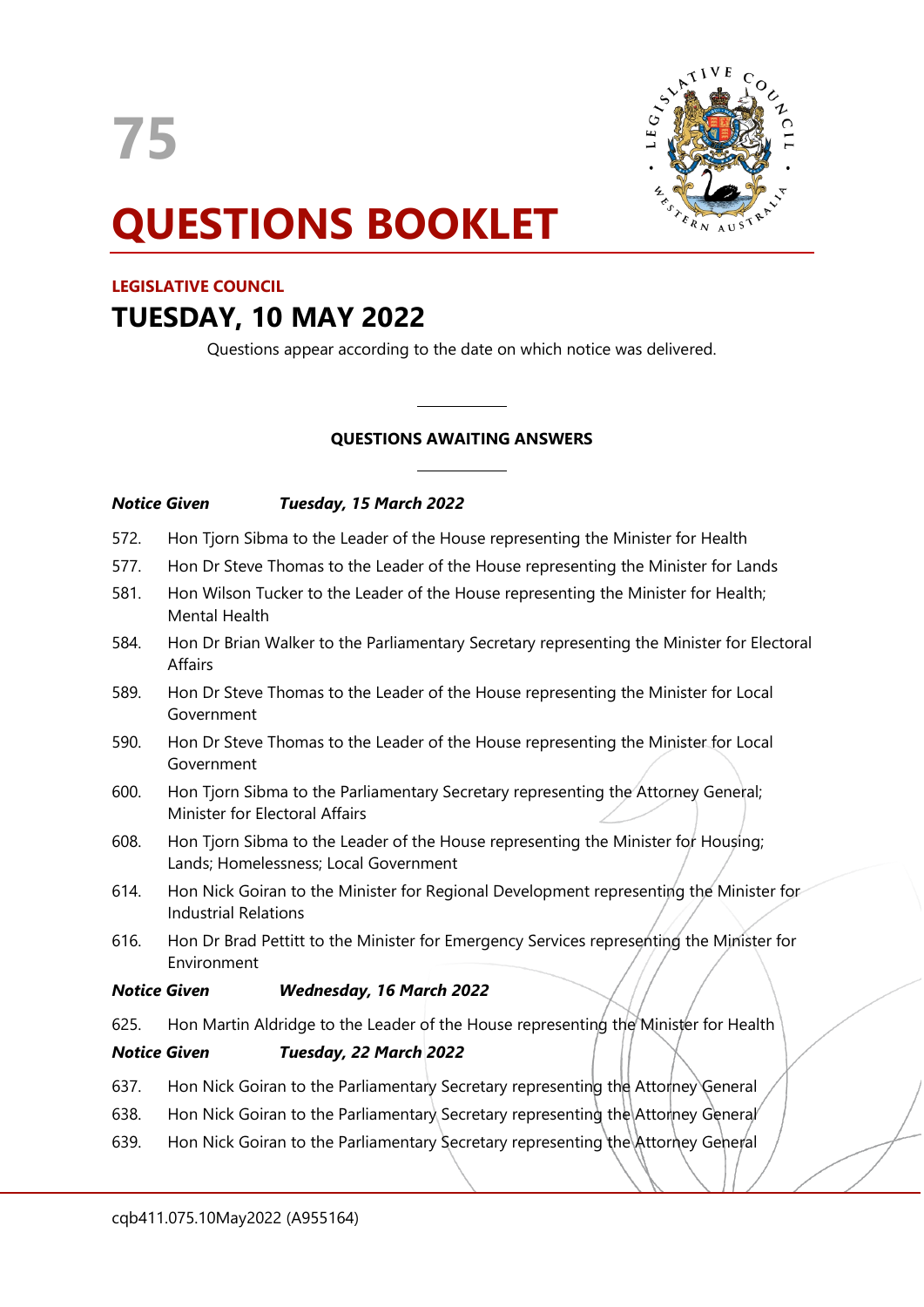#### **Questions Awaiting Answers**

#### *Notice Given Wednesday, 23 March 2022*

- 640. Hon Nick Goiran to the Parliamentary Secretary representing the Attorney General
- 641. Hon Dr Brad Pettitt to the Minister for Emergency Services representing the Minister for Environment; Climate Action

#### *Notice Given Thursday, 24 March 2022*

- 642. Hon Nick Goiran to the Parliamentary Secretary representing the Attorney General
- 643. Hon Martin Aldridge to the Minister for Regional Development representing the Minister for Energy
- 644. Hon Martin Aldridge to the Minister for Regional Development representing the Minister for Energy
- 645. Hon Martin Aldridge to the Minister for Regional Development representing the Minister for Energy
- 648. Hon Nick Goiran to the Parliamentary Secretary representing the Attorney General

#### *Notice Given Tuesday, 5 April 2022*

- 655. Hon Dr Brad Pettitt to the Minister for Emergency Services representing the Minister for Environment
- 656. Hon Martin Aldridge to the Leader of the House representing the Minister for Health
- 658. Hon Martin Aldridge to the Minister for Emergency Services

#### *Notice Given Wednesday, 6 April 2022*

- 664. Hon Dr Steve Thomas to the Minister for Emergency Services representing the Minister for Environment
- 679. Hon Peter Collier to the Minister for Emergency Services representing the Minister for Police
- 681. Hon Dr Brad Pettitt to the Leader of the House representing the Minister for Housing
- 682. Hon Nick Goiran to the Parliamentary Secretary representing the Attorney General
- 683. Hon Nick Goiran to the Parliamentary Secretary representing the Attorney General
- 684. Hon Nick Goiran to the Parliamentary Secretary representing the Attorney General

#### *Notice Given Thursday, 7 April 2022*

- 685. Hon Dr Steve Thomas to the Parliamentary Secretary representing the Minister for Mines and Petroleum
- 686. Hon Dr Steve Thomas to the Parliamentary Secretary representing the Minister for Mines and Petroleum
- 687. Hon Dr Steve Thomas to the Parliamentary Secretary representing the Minister for Mines and Petroleum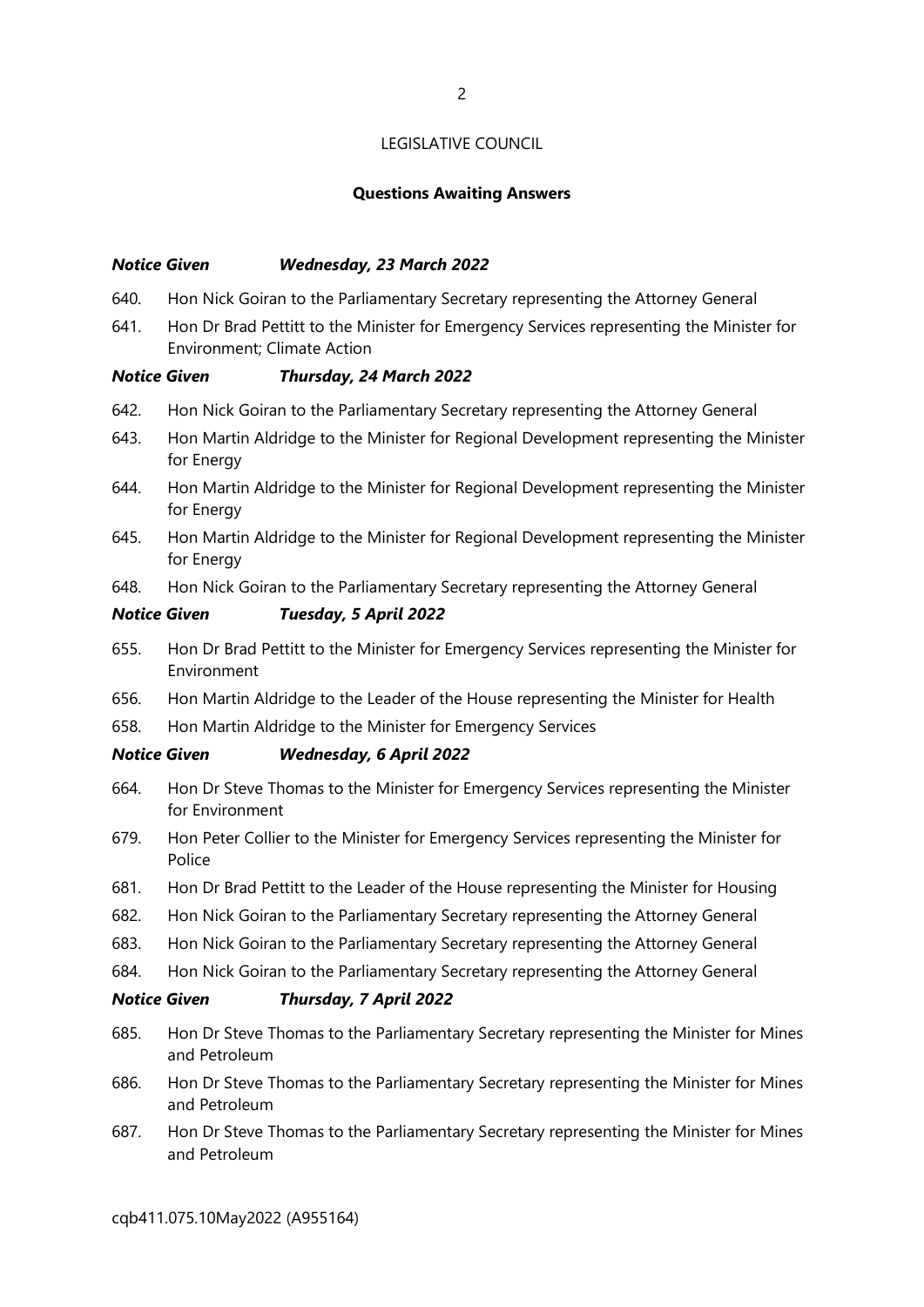#### **Questions Awaiting Answers**

- 688. Hon Dr Steve Thomas to the Parliamentary Secretary representing the Minister for Mines and Petroleum
- 693. Hon Neil Thomson to the Leader of the House representing the Minister for Health
- 697. Hon Dr Brad Pettitt to the Minister for Emergency Services representing the Minister for Environment
- 701. Hon Dr Brad Pettitt to the Minister for Regional Development representing the Minister for Commerce
- 702. Hon Dr Brad Pettitt to the Parliamentary Secretary representing the Minister for Corrective Services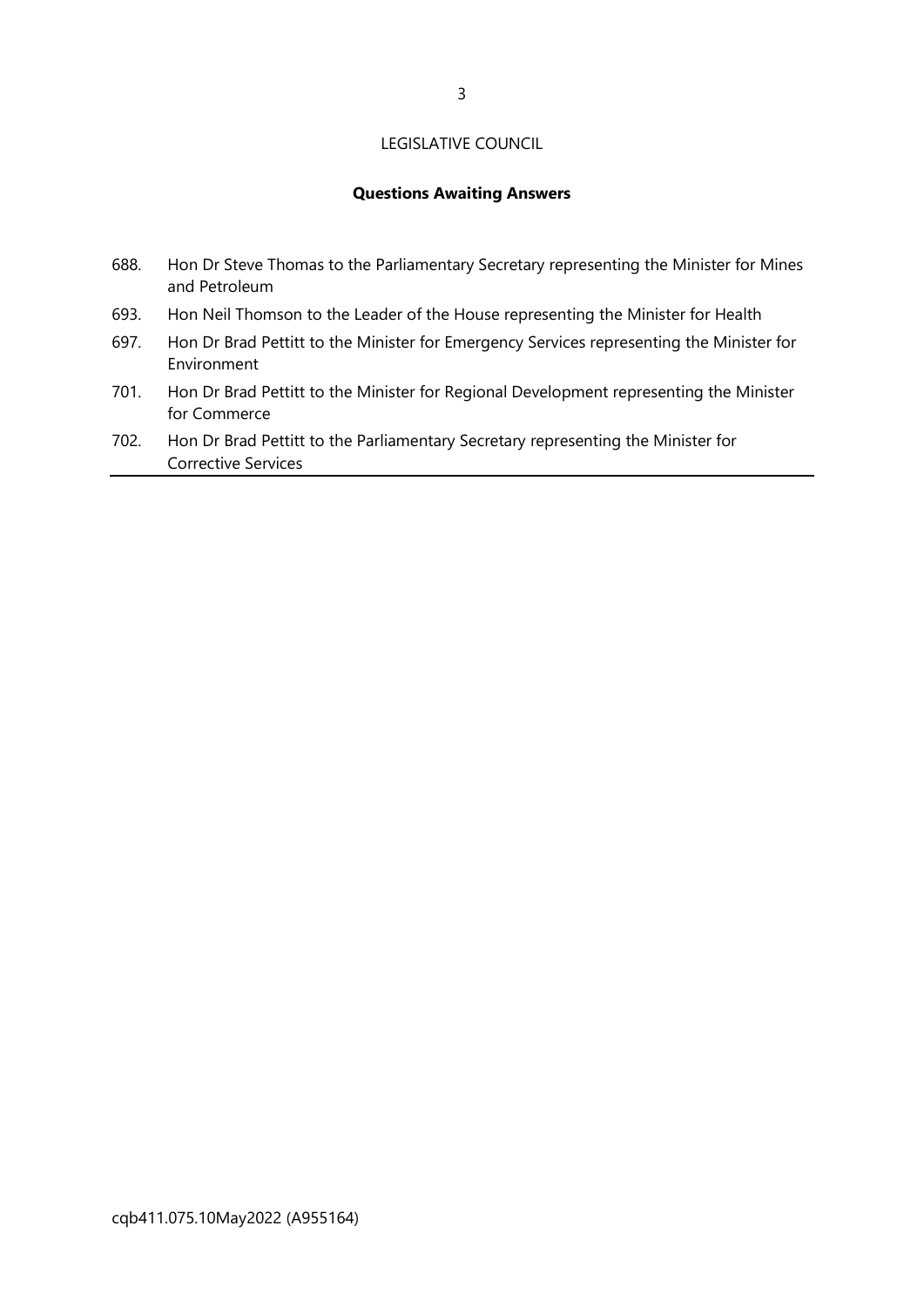#### **QUESTIONS ASKED TODAY**

 $\overline{\phantom{a}}$ 

 $\overline{\phantom{a}}$ 

*Notice Given Tuesday, 10 May 2022*

#### **703. Hon Dr Brad Pettitt to the Leader of the House representing the Minister for Health; Mental Health:**

- (1) How many persons aged under 18 have died from suicide in the Kimberley each year since 2018, broken down by town and age?
- (2) How many of those persons in (1) were Aboriginals, broken down by year, town and age?
- $(3)$  If the Minister is unable to answer  $(1)$  or  $(2)$ , why not?
- (4) How, what and when is the Minister informed of youth suicides in the Kimberley?
- (5) Does the Government have any plan to deal with youth suicide rates in the Kimberley?
- (6) If yes to (5), will the Minister table this plan?

#### **704. Hon Dr Brad Pettitt to the Minister for Emergency Services representing the Minister for Police:**

- (1) How many persons aged under 18 were charged with an offence in the Kimberley during each year since 2018, broken down by age and town?
- (2) How many of those persons in (1) are Aboriginal, broken down by age and town?
- **705. Hon Dr Brad Pettitt to the Parliamentary Secretary representing the Minister for Corrective Services:**
- (1) How many persons aged under 18 from the Kimberley are currently detained or imprisoned broken down by town of residence, age, and prison or detention facility?
- (2) How many of those persons in (1) are Aboriginal, broken down by town of residence, age, and prison or detention facility?

#### **706. Hon Donna Faragher to the Leader of the House representing the Minister for Mental Health:**

- (1) I refer to Mother Baby Units which provide specialist perinatal support and treatment services, and I ask in 2019, 2020, 2021, and 2022 (to date), what was the total number of referrals made to the Mother Baby Units at the following public hospitals:
	- (a) King Edward Memorial Hospital; and
	- (b) Fiona Stanley Hospital?
- (2) Of the referrals referenced in (1)(a-b), please advise:
	- (a) how many were external referrals for patients living outside of the Unit's catchment area;
	- (b) how many referrals resulted in a patient's admission to the Mother Baby Unit; and
	- (c) the average length of stay for admitted patients?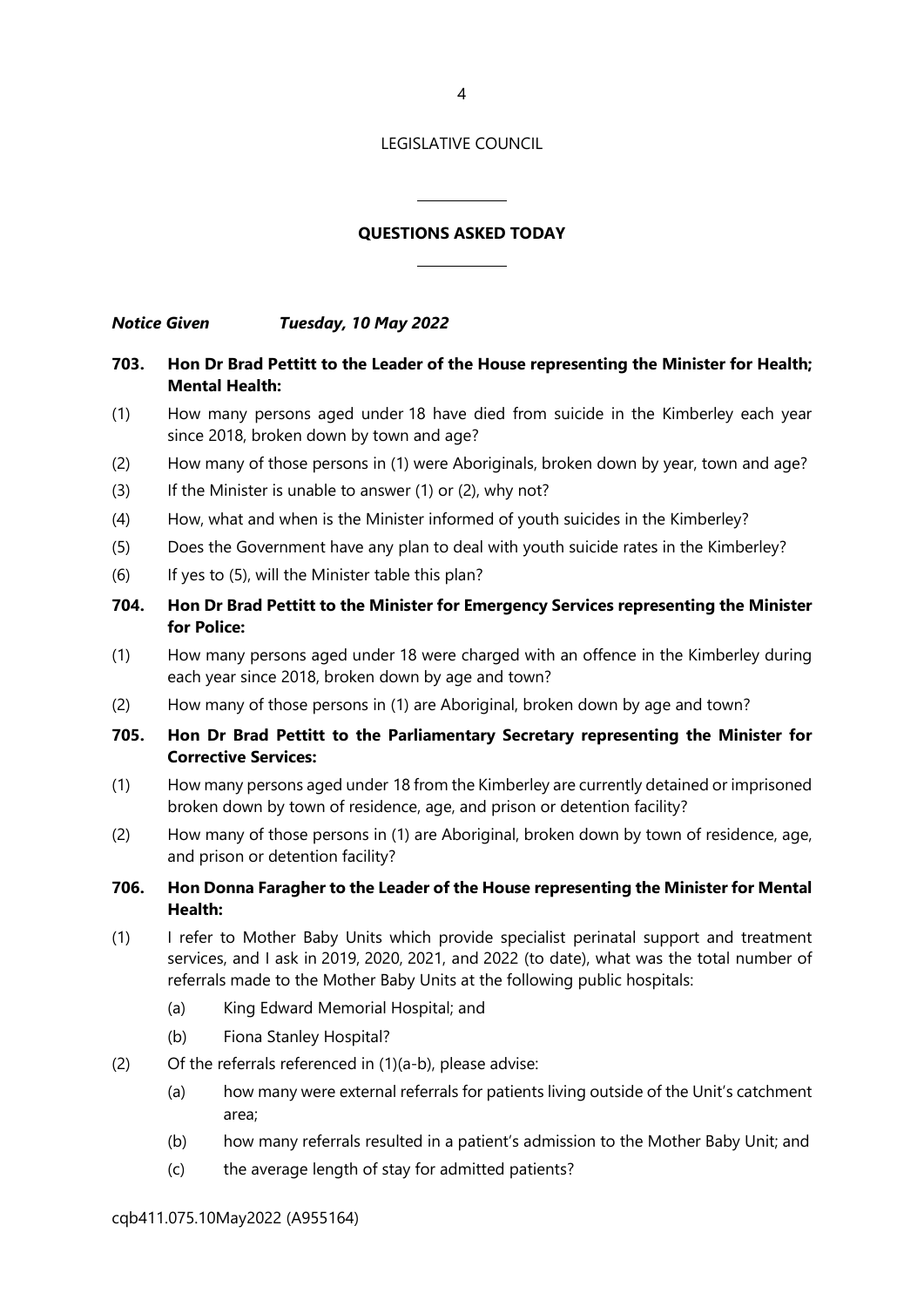#### **Questions Asked Today**

#### *Notice Given Tuesday, 10 May 2022*

#### **707. Hon Donna Faragher to the Leader of the House representing the Minister for Mental Health:**

I refer to Mother Baby Units which provide specialist perinatal support and treatment services, and I ask will the Minister provide a staffing breakdown, by headcount and FTE, of the number of clinicians currently employed within the Mother Baby Unit at King Edward Memorial Hospital in the following years:

- (a) 2020;
- (b) 2021; and
- (c) 2022 (current)?

#### **708. Hon Donna Faragher to the Leader of the House representing the Minister for Mental Health:**

I refer to Mother Baby Units which provide specialist perinatal support and treatment services, and I ask will the Minister provide a staffing breakdown, by headcount and FTE, of the number of clinicians currently employed within the Mother Baby Unit at Fiona Stanley Hospital in the following years:

- (a) 2020;
- (b) 2021; and
- (c) 2022 (current)?

#### **709. Hon Donna Faragher to the Minister for Regional Development representing the Minister for Youth:**

- (1) I refer to the press statement by the Police Minister titled, "Operation Regional Shield to crack down on Kimberley youth crime" (16 February 2022) which states "The police operation is one part of a comprehensive cross-Government response being rolled out in the region over coming weeks and will include further initiatives from the Department of Justice and Department of Communities to support at-risk youth", and I ask will the Minister provide more detail with respect to the further initiatives that will be rolled out by the Department of Communities to support at-risk youth as part of this Operation?
- (2) Have these initiatives already commenced?
- (3) If yes to (2), when did they commence?
- (4) If no to (2), when are the initiatives anticipated to be delivered?

#### **710. Hon Dr Steve Thomas to the Minister for Regional Development representing the Minister for Water:**

I refer to my question without notice No. 970 asked on 16 November 2021 on the Laporte Jetty in Australind, and noting the Minister for Water's media release of 14 December 2021 announcing \$3 million in funding to rebuild the jetty, I ask:

(a) if the Laporte structural assessment has been completed, will the Minister table the report and, if not, why not;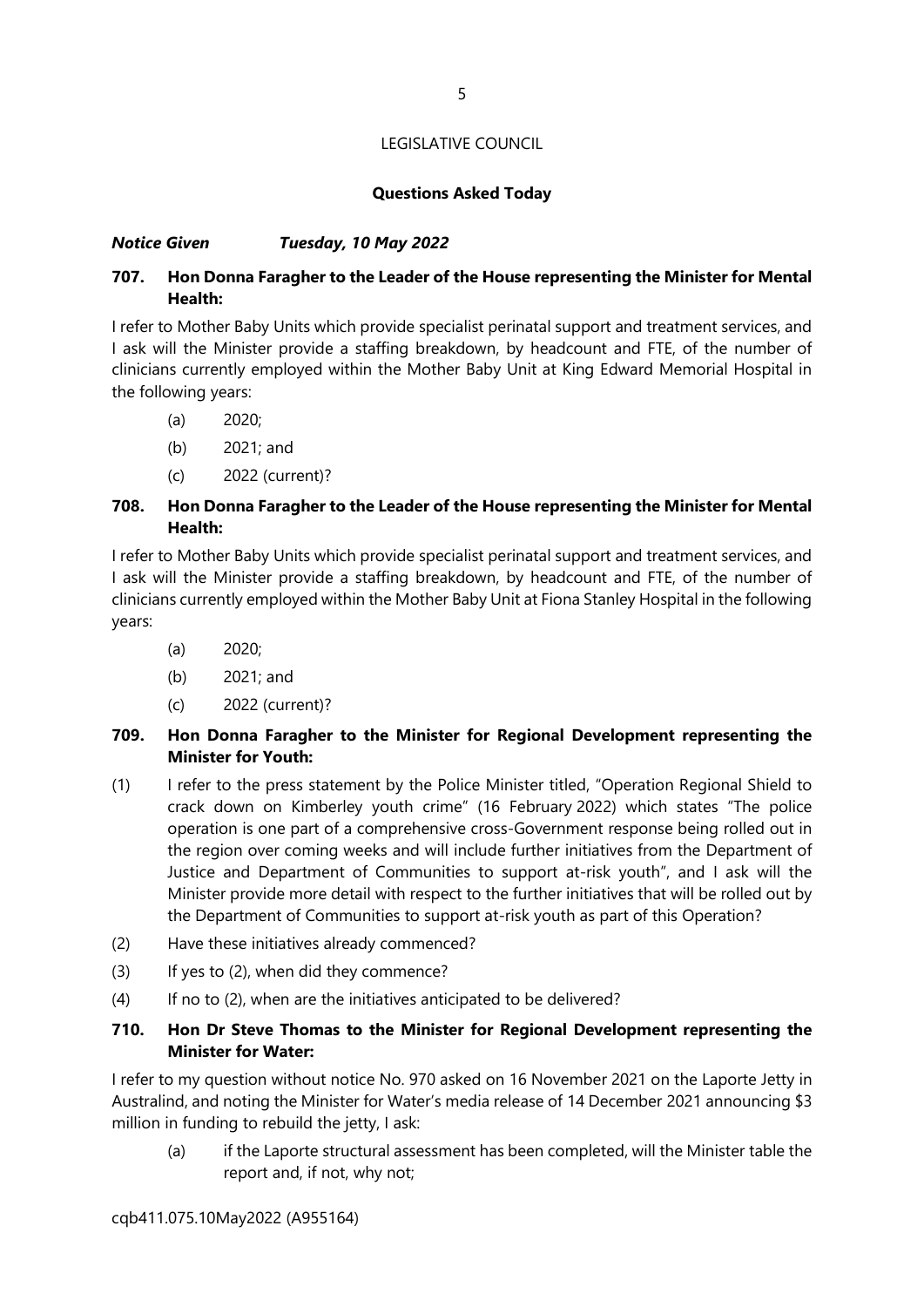#### **Questions Asked Today**

#### *Notice Given Tuesday, 10 May 2022*

- (b) has a contract been awarded for the rebuilding of the jetty and, if so, when and to whom;
- (c) if no to (b), when will a contract be awarded;
- (d) has work started on the rebuilding of the jetty;
- (e) if no to (d), when will rebuilding start; and
- (f) when is the rebuilding of the jetty expected to be completed?

#### **711. Hon Dr Brad Pettitt to the Minister for Emergency Services representing the Minister for Environment:**

- (1) When was the last occasion that a State Government nominated Western Australian wetlands for listing under the Ramsar Convention on wetlands of international importance?
- (2) How many Western Australian wetlands are now listed and when were they first listed?
- (3) How many Australian wetlands are listed under the Ramsar Convention?
- (4) Has the Government sought advice from wetland scientists about how many Western Australian wetlands might be eligible for Ramsar listing:
	- (a) if yes to (4), how many wetlands were recommended; and
	- (b) if no to  $(4)$ , why not?
- (5) Why have the tributaries of the Lower Blackwood not been nominated for Ramsar listing?
- (6) Why has Lake MacLeod not been nominated for Ramsar listing?
- (7) Does the Government still intend to proceed with the nomination of the Fortescue Marsh:
	- (a) if yes to  $(7)$ , what is the time frame; and
	- (b) if no to (7), why not?
- (8) Are any other Western Australian wetlands currently being considered for Ramsar listing in this term of Government:
	- (a) if no to (8), why not; and
	- (b) if yes to (8), which wetlands?

#### **712. Hon Wilson Tucker to the Leader of the House representing the Premier:**

I refer to statements made by the Premier, indicating the State of Emergency is likely to continue beyond July. I also refer to the State Government's announced spending on tourism as part of the \$185m 'Reconnect WA package', and I ask for an explanation on how the promotion of tourism, with interstate and international visitors, is not contrary to the conditions required under section 56 of the *Emergency Management Act 2005*?

#### **713. Hon Wilson Tucker to the Leader of the House representing the Premier:**

- (1) Given the recent easing of level 2 COVID-19 restrictions, when can the Western Australian public expect that vaccine requirements and proof of vaccine requirements will be eased?
- (2) If a date cannot be provided, under what conditions will such restrictions be eased?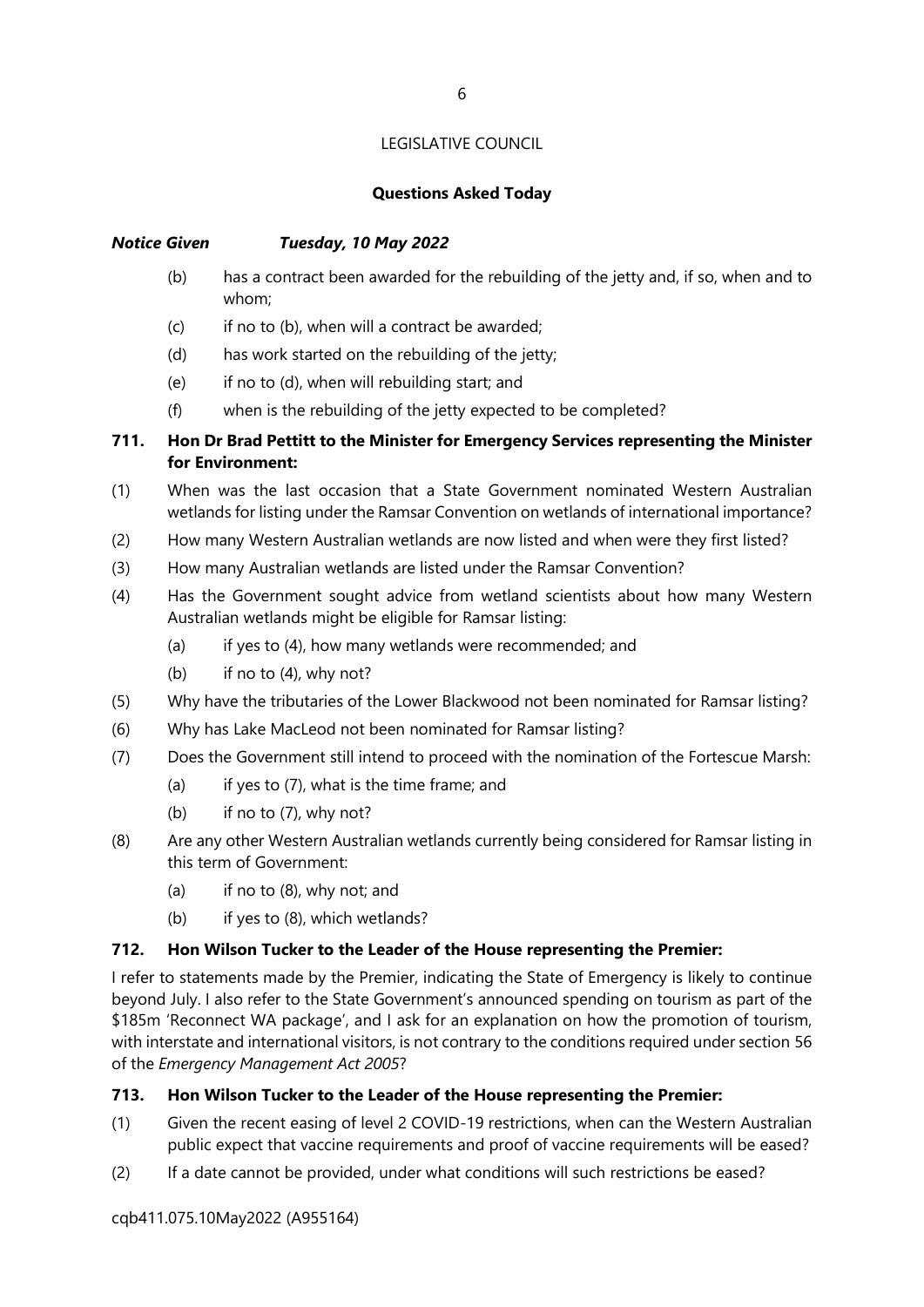#### **Questions Asked Today**

#### *Notice Given Tuesday, 10 May 2022*

#### **714. Hon Wilson Tucker to the Leader of the House representing the Minister for Health:**

- (1) Given the recent easing of level 2 COVID-19 restrictions, when can the Western Australian public expect that vaccine requirements and proof of vaccine requirements will be eased?
- (2) If a date cannot be provided, under what conditions will such restrictions be eased?

#### **715. Hon Wilson Tucker to the Minister for Regional Development:**

- (1) Will the Minister please identify projects planned or underway to improve digital connectivity in Gascoyne Junction?
- (2) In the absence of reliable fixed and cellular/mobile network access, does the Government provide incentives for regional residents to connect to satellite networks, such as Starlink?

#### **716. Hon Dr Steve Thomas to the Minister for Education and Training:**

I refer to the oversight of home-schooled or home-educated students by the Department of Education in Western Australia, and I ask:

- (a) was there a call for applications to be appointed as a Home Education Moderator for the South West region in 2021;
- (b) if yes (a), when was it made and by whom;
- (c) if yes to (a), was a selection panel formed and, if so, who was appointed to the selection panel;
- (d) did the selection panel deliver a report, and will the Minister table that report;
- (e) if yes to (a), how many applications were received, how many of those applications met the selection criteria, and how many Home Education Moderators were appointed;
- (f) were Home Education Moderators appointed under this process given specific jobs or appointed to a pool;
- (g) was the selection process called in 2021 put on hold and, if so, why; and
- (h) have any full-time Home Education Moderators been appointed to the South West since the call was made in 2021 and, if so, how many and under what circumstances were they appointed?

#### **717. Hon Dr Steve Thomas to the Minister for Volunteering:**

I refer to both the previous and current funding model for volunteer services across Western Australia, and I ask:

- (a) does Volunteer WA now receive all the State funding for volunteer services organisations in the State;
- (b) if no to (a), how is the funding currently distributed;
- (c) how has the funding of volunteer service organisations changed over the last five years, and were regional volunteer services organisations previously directly funded;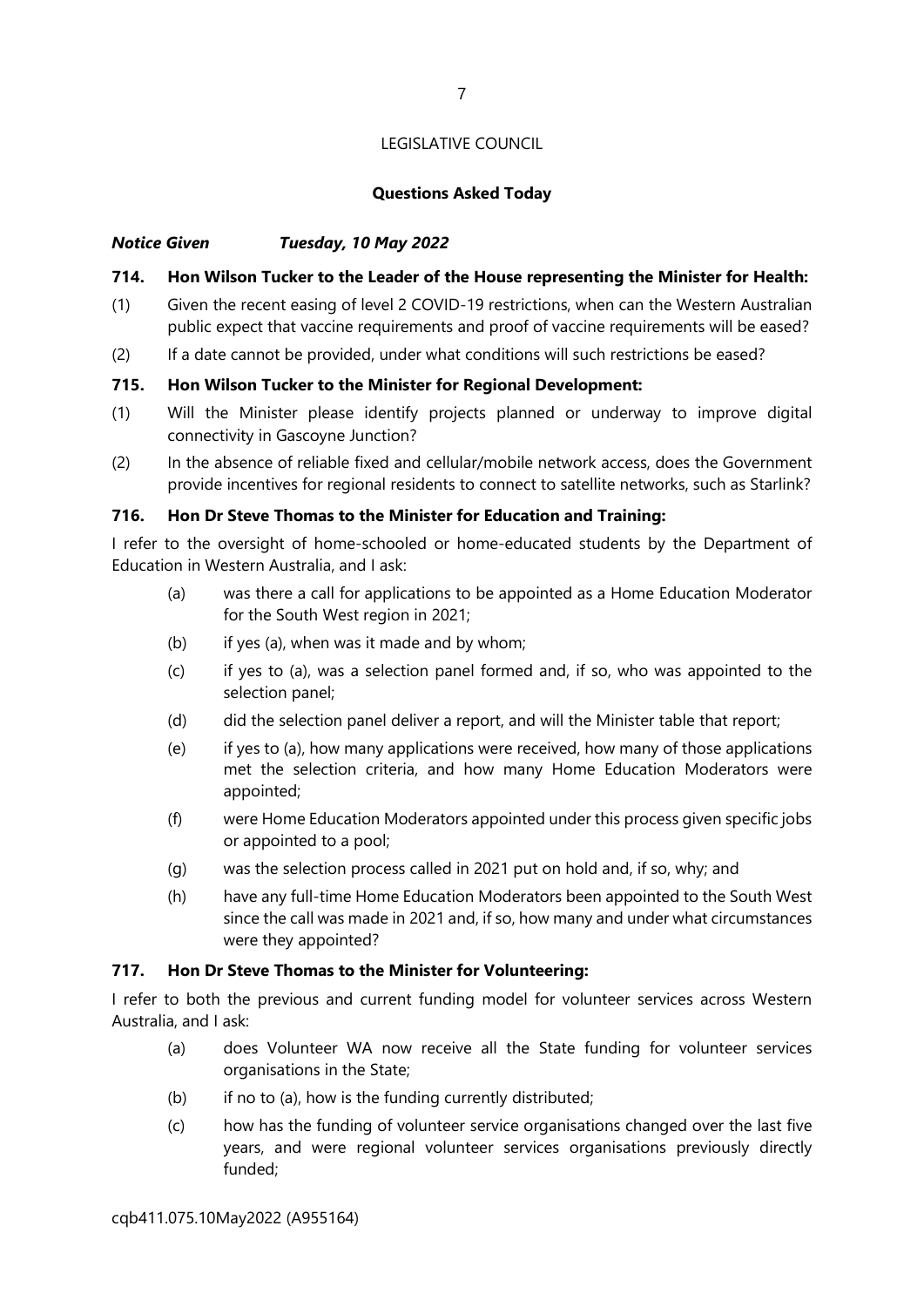#### **Questions Asked Today**

#### *Notice Given Tuesday, 10 May 2022*

- (d) what has been the budget of Volunteer WA each year for each of the last five financial years, including 2017-18, 2018-19, 2019-20, 2020-21 and 2021-22;
- (e) what has been the total staff FTE of Volunteer WA each year for each of the last five financial years, including 2017-18, 2018-19, 2019-20, 2020-21 and 2021-22, and what is its current FTE staffing level; and
- (f) for each of the the regional volunteer services organisations based in Albany, Bunbury, Esperance and Peel:
	- (i) what was the level of state funding each received for each of the last five financial years, including 2017-18, 2018-19, 2019-20, 2020-21 and 2021- 22; and
	- (ii) what has been the total staff FTE each had for the last five financial years, including 2017-18, 2018-19, 2019-20, 2020-21 and 2021-22, and what is their current FTE staffing level?

#### **718. Hon Dr Steve Thomas to the Leader of the House representing the Minister for Health:**

I refer to the Government's COVID rules for attendance at hospitals, which require visitors to be vaccinated and masked, and I ask in relation to cancer support units:

- (a) are volunteers at cancer support units required to be vaccinated and to what level;
- (b) are volunteers at cancer support units required to wear masks;
- (c) are volunteers from cancer support units required to be vaccinated or wear masks if engaged in outreach at people's homes; and
- (d) are visitors to cancer support units required to the vaccinated or wear masks and, if so, to what extent?
- **719. Hon Dr Brad Pettitt to the Minister for Emergency Services representing the Minister for Environment:**
- (1) When was the current Perth Air Quality Management Plan (AQMP) introduced?
- (2) Was this AQMP reviewed in 2007?
- (3) Has the Perth AQMP been updated in line with recommendations in the 2007 review:
	- (a) if yes to (3), when; and
	- $(b)$  if no to  $(3)$ , why not?
- (4) Does the Government plan to extend the Perth AQMP to the Peel Region in the near future:
	- (a) if yes to  $(4)$ , when; and
	- (b) if no to  $(4)$ , why not?
- (5) Is the Government aware that there are serious air quality issues in the Collie, Bunbury, Busselton airshed associated with elevated levels of fine particles in the air?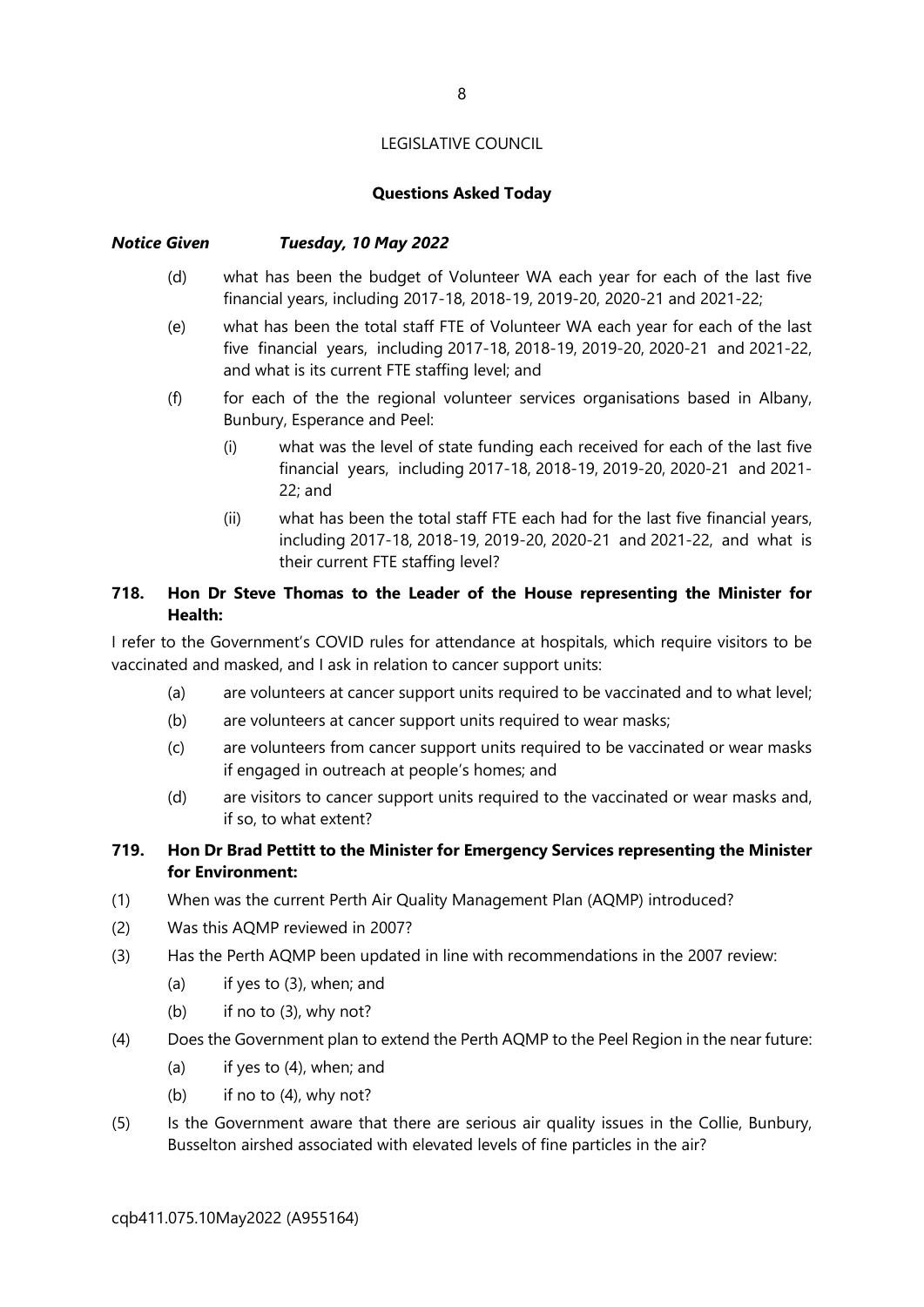#### **Questions Asked Today**

#### *Notice Given Tuesday, 10 May 2022*

- (6) In regard to (5), is the Government planning to develop an air quality management plan for the Bunbury, Collie, Busselton airshed:
	- (a) if yes to (6), when; and
	- (b) if no to  $(6)$ , why not?
- (7) Does the Government intend to extend the application of the National Environmental Protection (Ambient Air Quality) Measure to regional centres such as Bunbury and Port Hedland that have emerging air quality problems?

#### **720. Hon Dr Brad Pettitt to the Minister for Emergency Services representing the Minister for Environment:**

I refer to the National Environmental Protection (Air Toxics) Measure (NEPM), which came into force on 20 December 2004:

- (a) has the State Government implemented this measure in full:
	- (i) if yes to (a), when; and
	- $(ii)$  if no to  $(a)$ , why not;
- (b) how regularly does the Government measure the levels of the six air toxic substances specified in Schedule 1 of this NEPM;
- (c) at what locations are these air toxics measured;
- (d) does the Government own the necessary equipment needed to measure these air toxics as specified in Schedule 3 of the NEPM;
- (e) does the Government comply with the reporting requirements specified in Schedule 4 of this NEPM:
	- (i) if yes to (e), where may the public obtain copies of these reports; and
	- (ii) if no to (e), why not; and
- (f) is the Minister aware of any exceedances of the monitoring investigation levels for any of the air toxics listed in Schedule 1 of this NEPM:
	- $(i)$  iIf yes to  $(f)$ , which air toxics are involved and which locations?

#### **721. Hon Dr Brad Pettitt to the Minister for Emergency Services representing the Minister for Environment:**

I refer to the Minister for Environment's response on 9 December 2021 to question on notice 369, in which it is stated that the Threatened Ecological Communities Scientific Committee met eight times between 13 February 2018 and 10 June 2021, but "The Threatened Ecological Communities Scientific Committee has not considered formal nominations for assessment, so has not provided advice for the listing of threatened ecological communities under the Biodiversity Conservation Act to the Minister", and I ask:

(a) does the Minister acknowledge that two of the functions of the Threatened Ecological Communities Committee is to provide advice to the Minister on the listings of threatened and collapsed ecological committees, and to provide advice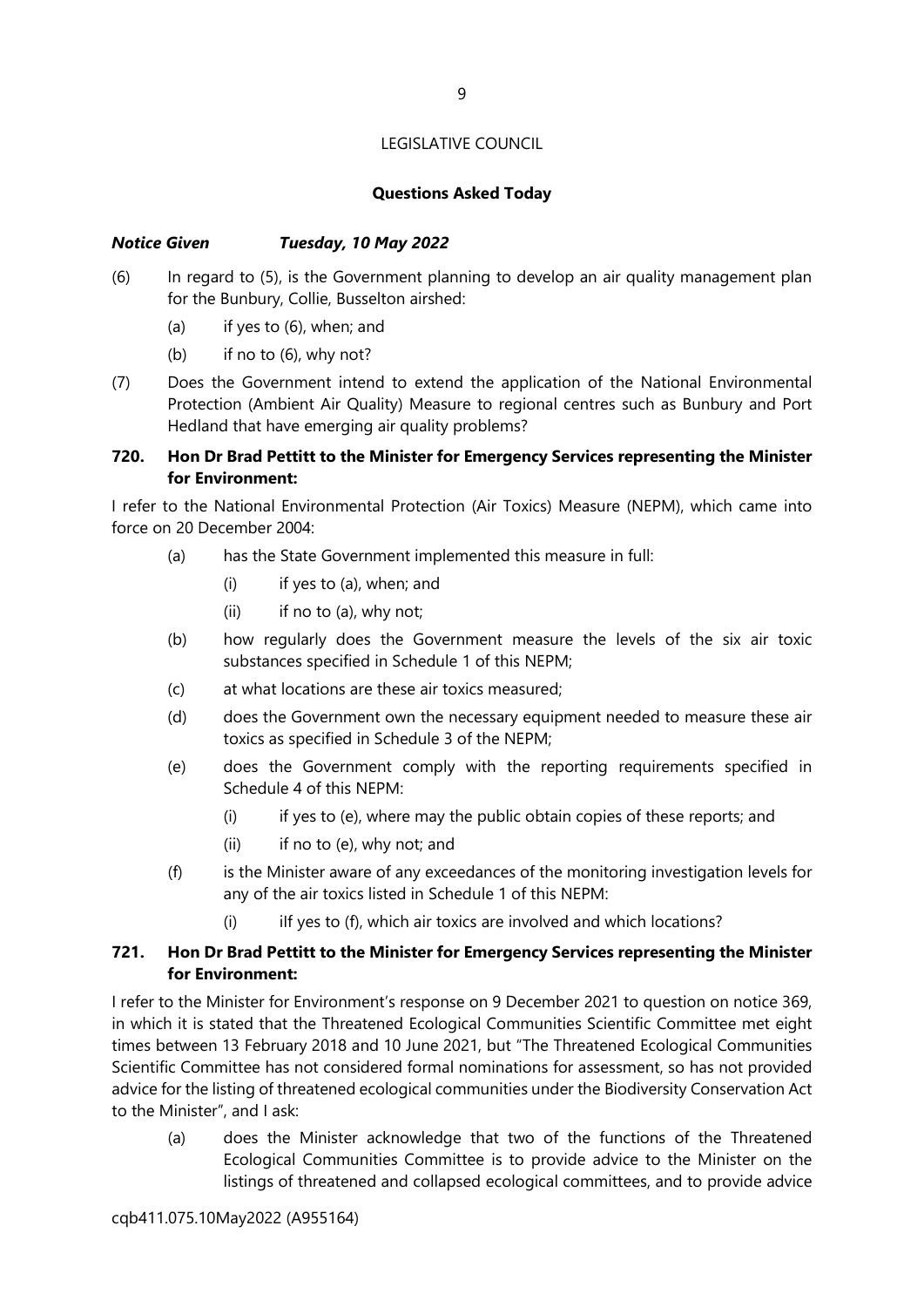#### **Questions Asked Today**

#### *Notice Given Tuesday, 10 May 2022*

to the Director General of the Department of Biodiversity, Conservation and Attractions in respect to research and management needs:

- $(i)$  if no to  $(a)$ , why not;
- (b) will the Minister provide copies of records or minutes of the eight meetings between February 2018 to June 2021:
	- $(i)$  if no to  $(b)$ , why not;
- (c) has the Threatened Ecological Communities Scientific Committee provided any correspondence to the Department of Biodiversity, Conservation and Attractions between 1 January 2016 to 8 March 2022, and on what dates, and/or to the Minister for Environment between 1 January 2016 to 8 March 2022, and on what dates:
	- (i) if yes to (c), will the Minister table this correspondence; and
	- (ii) if no to  $(c)(i)$ , why not;
- (d) has the Director General of the Department of Biodiversity, Conservation and Attractions corresponded with the Threatened Ecological Communities Scientific Committee between 1 July 2016 to 8 March 2022:
	- (i) if yes to (d), will the Minister table copies of this correspondence; and
	- $(ii)$  if no to  $(d)(i)$ , why not; and
- (e) has the Executive Director of Science and Conservation in the Department of Biodiversity, Conservation and Attractions corresponded with the Threatened Ecological Communities Scientific Committee between 1 July 2016 to 8 March 2022:
	- (i) if yes to (e), will the Minister table copies of this correspondence; and
	- $(ii)$  if no to  $(e)(i)$ , why not?

#### **722. Hon Dr Brad Pettitt to the Minister for Emergency Services representing the Minister for Environment:**

I refer to the Minister for Environment's response on 15 February 2022 to question on notice 455, in which the Minister has not addressed the question about why Threatened Ecological Communities or Collapsed Ecological Communities have not been listed under the *Biodiversity Conservation Act 2016*, and the Minister has stated that Ministerial Guidelines were not finalised until 2021, and I ask:

(a) given that Ministerial Guidelines for Threatened Ecological Communities have been published by the Department of Biodiversity, Conservation and Attractions dated 17 April 2019, and the Threatened Ecological Communities Scientific Committee has met eight times since February 2018 to June 2021, and the Minister for Environment endorsed 65 threatened ecological communities on 28 June 2018, why have no threatened or collapsed ecological communities been listed under the *Biodiversity Conservation Act 2016*;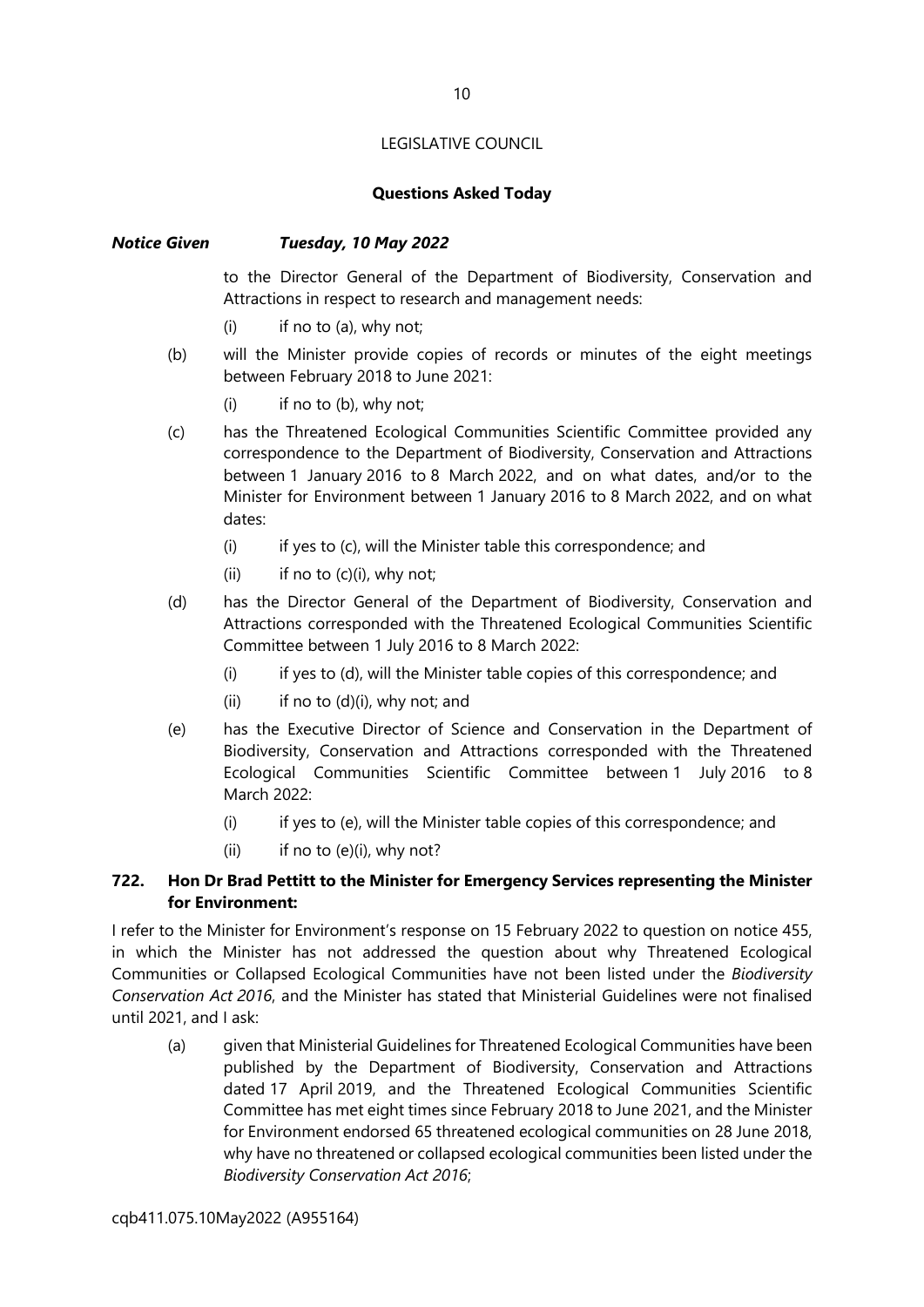#### **Questions Asked Today**

#### *Notice Given Tuesday, 10 May 2022*

- (b) does this Minister consider that the 65 threatened ecological communities listed on the Department of Biodiversity, Conservation and Attractions website, and endorsed by the Minister for Environment on 28 June 2018 have legal protection under the *Biodiversity Conservation Act 2016*:
	- $(i)$  if yes to  $(b)$ , why is this the case; and
	- (ii) if no to (b), why do threatened ecological communities remain legally unprotected under the *Biodiversity Conservation Act 2016*; and
- (c) can the Minister explain why Ministerial Guidelines 2 Threatened and Extinct Species Listing Procedures and Criteria under the *Biodiversity Conservation Act 2016* are published on the Department of Biodiversity, Conservation and Attractions website, dated 21 December 2018 yet there have been no orders to amend or update lists since 2018:
	- $(i)$  if no to  $(c)$ , why not?

#### **723. Hon Neil Thomson to the Minister for Emergency Services representing the Minister for Police:**

I refer to the availability of Government worker accommodation in the Kimberley, and I ask, what is the cost of private rental subsidies for eligible public servants for the following financial years:

- (a) 2019-2020;
- (b) 2020-2021; and
- (c) 2021-2022 (to date)?

#### **724. Hon Neil Thomson to the Parliamentary Secretary representing the Minister for Corrective Services:**

I refer to the availability of Government worker accommodation in the Kimberley, and I ask, what is the cost of private rental subsidies for eligible public servants for the following financial years:

- (a) 2019-2020;
- (b) 2020-2021; and
- (c) 2021-2022 (to date)?

#### **725. Hon Neil Thomson to the Minister for Education and Training:**

I refer to the availability of Government worker accommodation in the Kimberley, and I ask, what is the cost of private rental subsidies for eligible public servants for the following financial years:

- (a) 2019-2020;
- (b) 2020-2021; and
- (c) 2021-2022 (to date)?

#### **726. Hon Neil Thomson to the Leader of the House representing the Minister for Health:**

I refer to the availability of Government worker accommodation in the Kimberley, and I ask, what is the cost of private rental subsidies for eligible public servants for the following financial years: